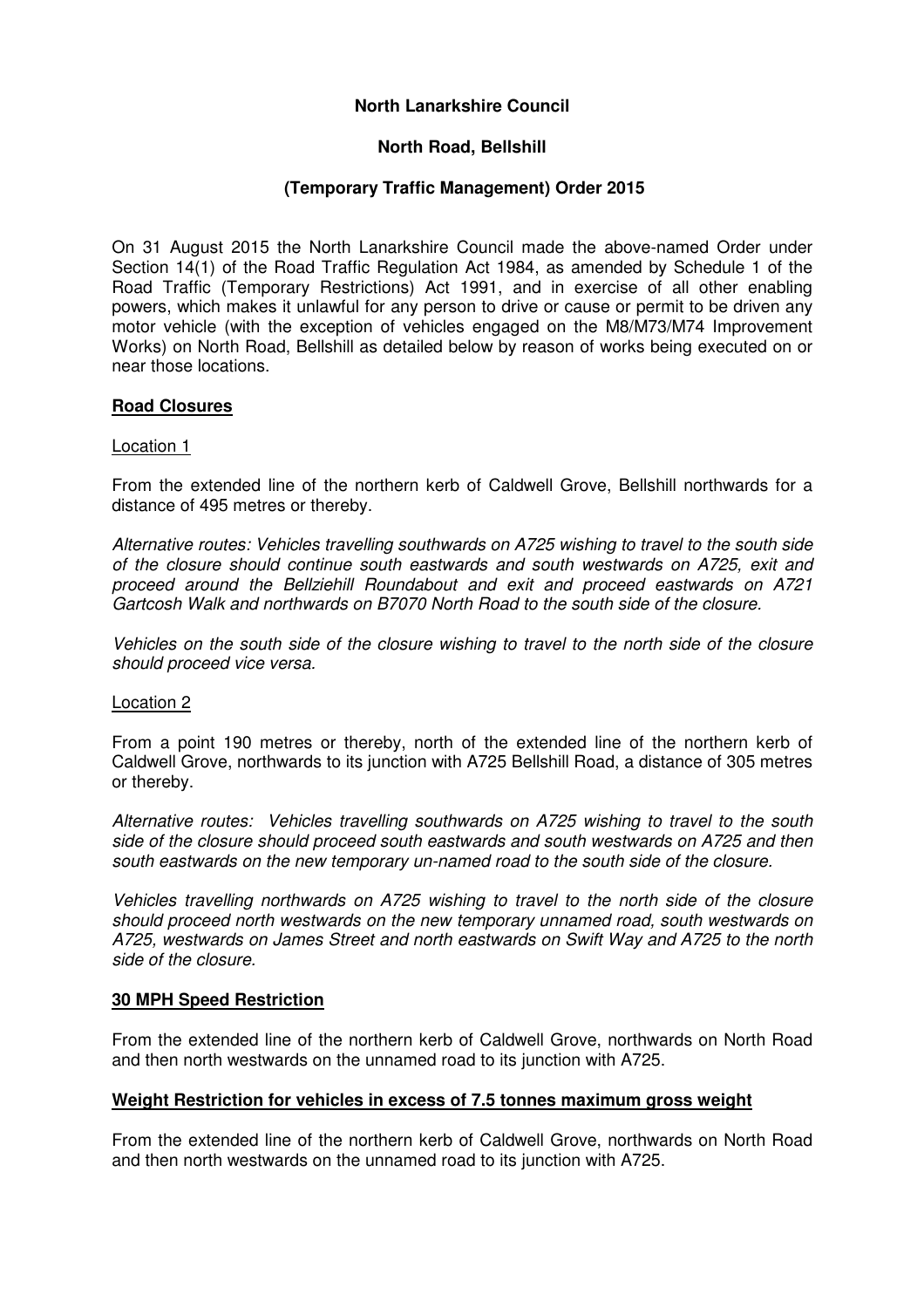#### **Revocation**

As part of this Order, the North Lanarkshire Council (North Road, Bellshill) (Speed Limit) Order 2005 will be revoked in so far as it relates to Schedule 1 B7070 North Road, Bellshill from a point 190 metres or thereby, north of the extended line of the northern kerb of Caldwell Grove, northwards to its junction with A725 Bellshill Road, a distance of 305 metres or thereby.

Pedestrian access will be maintained, where practicable. A shuttle bus will be provided to ensure safe pedestrian passage when pedestrian access is not available.

The closures will be carried out as part of a rolling programme.

No two closures will take place at the same time in the same geographical location.

The Order will come into operation at 0001 hours on Tuesday, 15 September 2015 and will remain in operation until 2359 hours on Thursday, 15 September 2016.

# JUNE MURRAY EXECUTIVE DIRECTOR OF CORPORATE SERVICES

Civic Centre, Windmillhill Street, Motherwell, ML1 1AB  $-$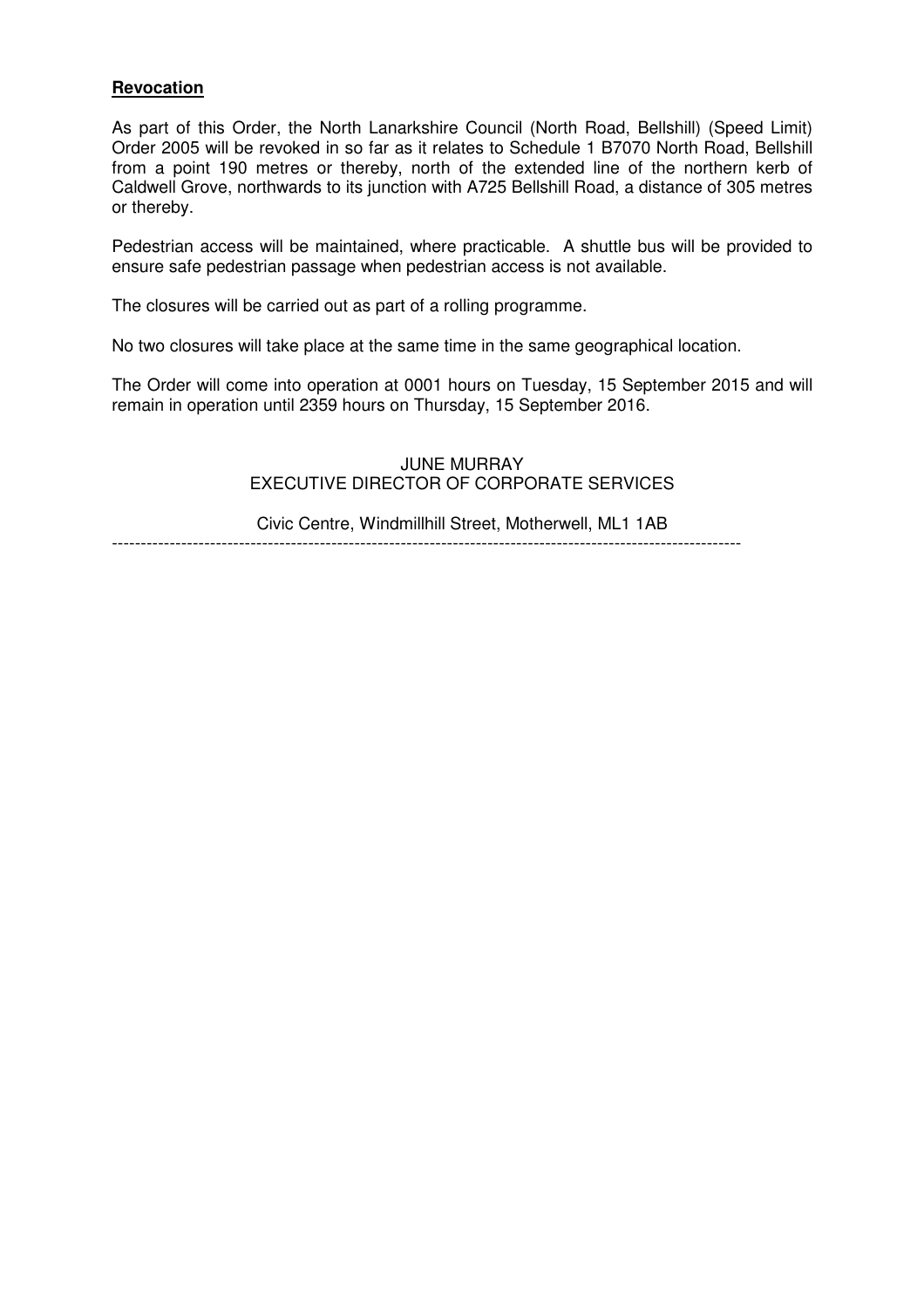### **North Lanarkshire Council**

# **North Road, Bellshill**

# **(Temporary Traffic Management) Order 2015**

The North Lanarkshire Council, in exercise of the powers conferred on them by Section 14(1) of the Road Traffic Regulation Act 1984, as amended by Schedule 1 of the Road Traffic (Temporary Restrictions) Act 1991, and of all other enabling powers, hereby make the following Order:-

- 1. This Order may be cited as "The North Lanarkshire Council (North Road, Bellshill) (Temporary Traffic Management) Order 2015" and shall be effective during the period from 0001 hours on Tuesday, the fifteenth day of September, Two thousand and fifteen until 2359 hours on Thursday, 15 September, Two thousand and sixteen.
- 2. No person shall drive or cause or permit to be driven any motor vehicle (with the exception of vehicles engaged on the M8/M73/M74 Improvement Works) on North Road, Bellshill as detailed below by reason of works being executed on or near those locations.

### **Road Closures**

#### Location 1

From the extended line of the northern kerb of Caldwell Grove, Bellshill northwards for a distance of 495 metres or thereby.

Alternative routes: Vehicles travelling southwards on A725 wishing to travel to the south side of the closure should continue south eastwards and south westwards on A725, exit and proceed around the Bellziehill Roundabout and exit and proceed eastwards on A721 Gartcosh Walk and northwards on B7070 North Road to the south side of the closure.

Vehicles on the south side of the closure wishing to travel to the north side of the closure should proceed vice versa.

#### Location 2

From a point 190 metres or thereby, north of the extended line of the northern kerb of Caldwell Grove, northwards to its junction with A725 Bellshill Road, a distance of 305 metres or thereby.

Alternative routes: Vehicles travelling southwards on A725 wishing to travel to the south side of the closure should proceed south eastwards and south westwards on A725 and then south eastwards on the new temporary un-named road to the south side of the closure.

Vehicles travelling northwards on A725 wishing to travel to the north side of the closure should proceed north westwards on the new temporary unnamed road, south westwards on A725, westwards on James Street and north eastwards on Swift Way and A725 to the north side of the closure.

### **30 MPH Speed Restriction**

From the extended line of the northern kerb of Caldwell Grove, northwards on North Road and then north westwards on the unnamed road to its junction with A725.